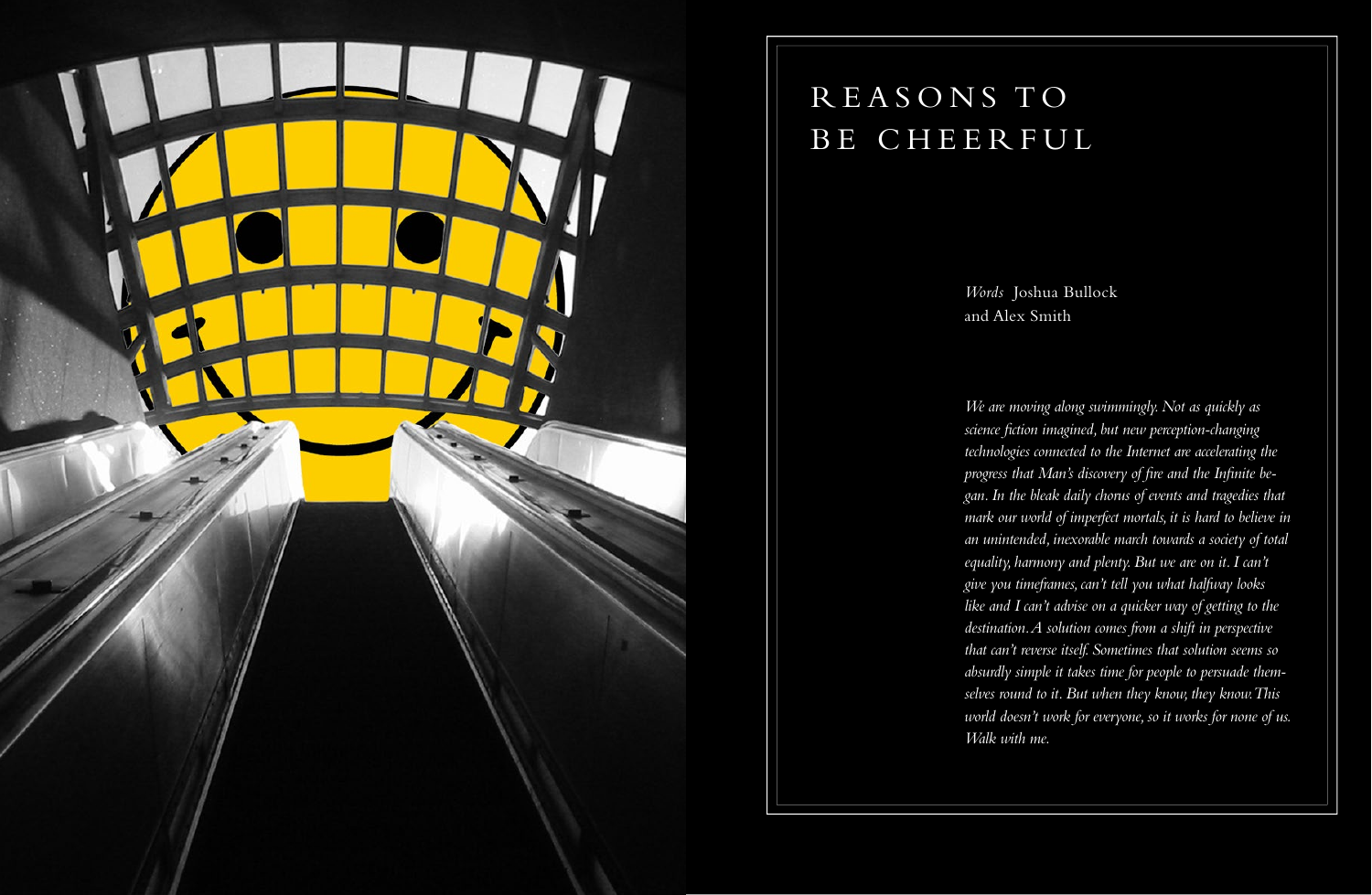Let's say that in the next 100 years we can work anywhere with sockets, that 3D printers make the majority of goods near free and easily available to all. Say that nuclear fusion or an overdue global pact to work towards renewable energy means there are no more heating bills, no more wars for materials and that near unlimited power and resources for all fields of research exponentially increase scientific progress and invention. Let's suppose many things together in the coming pages. There are developments which will affect human behaviour in ways you cannot now conceive, in the same way your grandfather during the Second World War couldn't have imagined the frustration of pornographic pop-ups interrupting a game of Angry Birds. Further epiphanies will shake the world like those of Archimedes, Newton and Pasteur before them – just because we have the Internet doesn't mean we've entered into the end game of human endeavour. It's a tool. We still have a responsibility to ourselves and our personal liberty. Note I said ourselves, not each other. I've got a better chance of knowing what I need than you do.

In the exact reverse of *The Matrix*, technology is the means for mankind to un- enslave itself and unlock its potential to win real, lasting freedoms and a more meaningful reality. The developed world has already been released from the drudgery of many obligated tasks. As labour becomes automated, primary and secondary industry (farming, construction, manufacture) have needed fewer blistered hands to push their rocks up hills. Human beings have moved steadily towards a burgeoning service sector that deals with intangible, conceptual products: marketing, education, health, finance, communications. In this evolution, we get more doctors and teachers. But we also get more telemarketers and foreign exchange traders – pretty valueless to society, but overall progress nonetheless.

What will we do with our lives if we no longer have to heave a vacuum over the living room carpet or commute into city centres every day? Over the course of the last century, technological advances should have given us more spare time. Keynes predicted a fifteen-hour working week for the 21st-century worker back in 1930. Instead our economic system has subsumed these spare units, under the obligation of its relentless currency, into some ill-defined purpose of growth. But growth into what? Employment is now an arms race of productivity where the individual is the loser. Middle-income workers are willing to work longer hours to buy the good things in life, but also because they feel work done well is its own reward. But can earning money on someone else's terms to accumulate capital for people we don't know and whom we may never meet really be the high watermark of our professional evolution? Our growth as consumers of product has not been matched by a growth in income to purchase the goods and amenities to make us happy. We are like Tolkien's dwarves: find the gold (work hard), bury the gold (put money in banks), guard the gold (die solvent). The status quo fails even against its own flawed logic. If the best things in life are free, other necessaries tend not to be in the cities we squeeze into to access our wage slips.

While the welfare system in Britain and most of the Western world now protects the destitute from starvation, the man in the street's material stake in a free-market economy has diminished rather than improved. Capital has not proved itself as democratic as the people who use it might hope. The person who sweeps Wayne Rooney's dressing room would take over eight centuries to earn a year's worth of his wages. According to analysis by the Washington Centre for Equitable Growth focusing on capital income trends through last century, in the late 1970s the highestearning 1 per cent of families held less than 10 per cent of America's income. It now exceeds 20 per cent. Interestingly, the last time there was such an uneven spread of wealth was in the 1920s, before the Great Depression, and before the New Deal ushered in a democratisation of wealth that reached its apogee in the mid-1980s when the bottom 90 per cent earned 36 per cent of national income. Who in the political class now has the imagination and the resolve to put forward a radical New Deal for the disempowered?

Those reasons to be cheerful. More of us are working at home for a start. The first stage in opting out of a fight you can't win is walking away. More of us are configuring our lives around those other concerns too often given short shrift, like children, the environment, personal wellbeing or hobbies. For those still in education, the idea of leaving school, going straight to work in an office until retirement age then having a heart attack soon after is no longer appealing or encouraged. We are

Do we believe in 'just' wars? Do we believe that proper bad guys like the Nazis still exist, who don't need to be understood, only fought? How exactly does an entire state go 'rogue'? We are frustrated by the irreducible complexity of the Syrian civil war and the baffling fact that the world's richest democracy is still struggling to make free healthcare a right for all its citizens. Life isn't binary, we've learned. We're frustrated it hasn't caught up with the rationality of science and *The West Wing* .

learning how to be selfish, and the Internet is enabling us by connecting cottage industries to a vast global consumer base. Not all of us will invent Twitter but we can all be eBay merchants if we so choose.

As people transmit information to one another in ways that ignore other boundaries of territory, language and culture, learning comes quicker. New theories, research, collected data and analysis are instantly shared across the planet to enable all interested brains to think and add to the pool. The days of scholars having to travel far and wide in the pursuit of dusty tomes in crumbling catacombs are done.

At the risk of devaluing our humanity in the digital age, the information revolution means the average person 'processes' five times more information than in pre-Internet 1986. The web, 24-hour television and mobile phones have meant we are not left alone with ourselves – for better and for worse – in the same way. Stunningly, we also produce 200 times more indexable data through social media, texting and emails than when faxing and pigeon post were the main means of communication. A lot of the exponential production shared will be selfies and Ice Bucket Challenge videos, but some of it will be TED talks that put you in the front row of a lecture theatre with the world's best thinkers.

Comment and insight come instantly and bite-size in a rolling yet fragmented multimedia news environment, without the *digestif* of time. We might not be wiser in our interpretation of this Big Data, but we no longer have to wait until the nine o'clock news for Huw Edwards and the verdict, or Brian Williams at NBC. We don't have the luxury. When we are able to examine with the benefit of distance the history of our twenty-something-year-old Internet age, we will have the most intricately sourced and verifiable document available in the Indiana Jones vault of human existence.

But we need the clarity of time to know the direction this wealth of data is taking us. We need to sift it, put will.i.am or some other stooge on the pie charts to bring in the kids. Most of what we're told is the shape of popular thinking today is an exercise in digital marketing, because not even Google can prove that clicking on something means agreeing with it. Just because something has gone viral doesn't mean it is innately more worthy of interest than something else. The Internet doesn't have an algorithm that filters useful information altruistically; it bows to individual preference and vested interest. People pay for Google rankings. There will always be people who click the first three links, and there will always be the bargain hunters who continue to page 9 or 10 looking for deals.

This is to say the way we think has not become more uniform because of the Internet. A lot of music and art is self-referential and cyclical as they rework readily available forms rather than exploring new ones. As a young person walking down a London street in the Nineties I could at once identify rude boys, goths, emos, skaters, grungers by their clothes – and I was similarly judged on mine. Those tribal badges are being eroded, from deprived high-rises to privileged suburbia a regulating of clothing is happening. It's even been given a name: 'normcore'. In times to come we may crave our robust old prejudices. We shouldn't. Humans are and will be as infinitely various and bewildering as ever before. More so as they become freer to express themselves in ways above and beyond denim.

As we become increasingly self-aware consumers, what can we trust in but ourselves? If self-evident truths backed by science, like our need for renewable energy, have not yet seen their application by democratically elected governments, is it we the people, or our leaders who are to blame? Do we even believe in black and white decisions any more? Do we believe a President Bartlet can exist? Our best political commentators like Nick Robinson of the BBC talk of narratives and journeys as if politics was modern history being made by chess pieces. Obama is stalemated on the right, so he's pushing left. Ed Miliband touched a piece, so has to move it. But Ed hasn't made up his mind. Then leave him, he's done for.

The Palace of Westminster, which contains both Houses of the United Kingdom's Parliament, will have to be abandoned in twenty years if extensive repair work is not completed. 1920s cabling and asbestos in the passages. Bats in the belfry. Constitutional amendments in the air. English MPs not voting on Scottish Bills. Scots not voting on English bills. Europe. Them. Us. Boundaries. Nationhood. Units self-dividing and self-determining along the axis of time towards the irreducible self-governing 'one'. The individual. All powered by unstoppable information.

Perversely, the heralds of this new dawn seem lobotomised. In *Guardian* comment sections, Twitter feeds, curated online repositories of passing inanity like Buzzfeed and that humming all-licensed fool, the Reddit forum, all draw in opinion then trend its virality. But what use is this age's unending paddling pool of events, gossip, reaction and haphazardly skimmed skein of 'now'?

Well, along the fringes of TV and online news stories lies a different kind of political animus, seemingly unravelling as slowly as a Chinese epoch, but actually growing like a dragon. Its dissent is uncoordinated; the only mobs that meet in England now do it in car parks away from CCTV and well policed stadia. But pushing dissent through fibre optics scatters the wave of revolution into droplets. The results of a political argument in hashtag might not amount to much when judged historically against the heft of *realpolitik* and the storming of the Tsar's Winter Palace, but out there everyone is getting rinsed. Obama, Rupert Murdoch, Miley Cyrus, Mohammed, North Korea, Kim Jong-Un, *The*